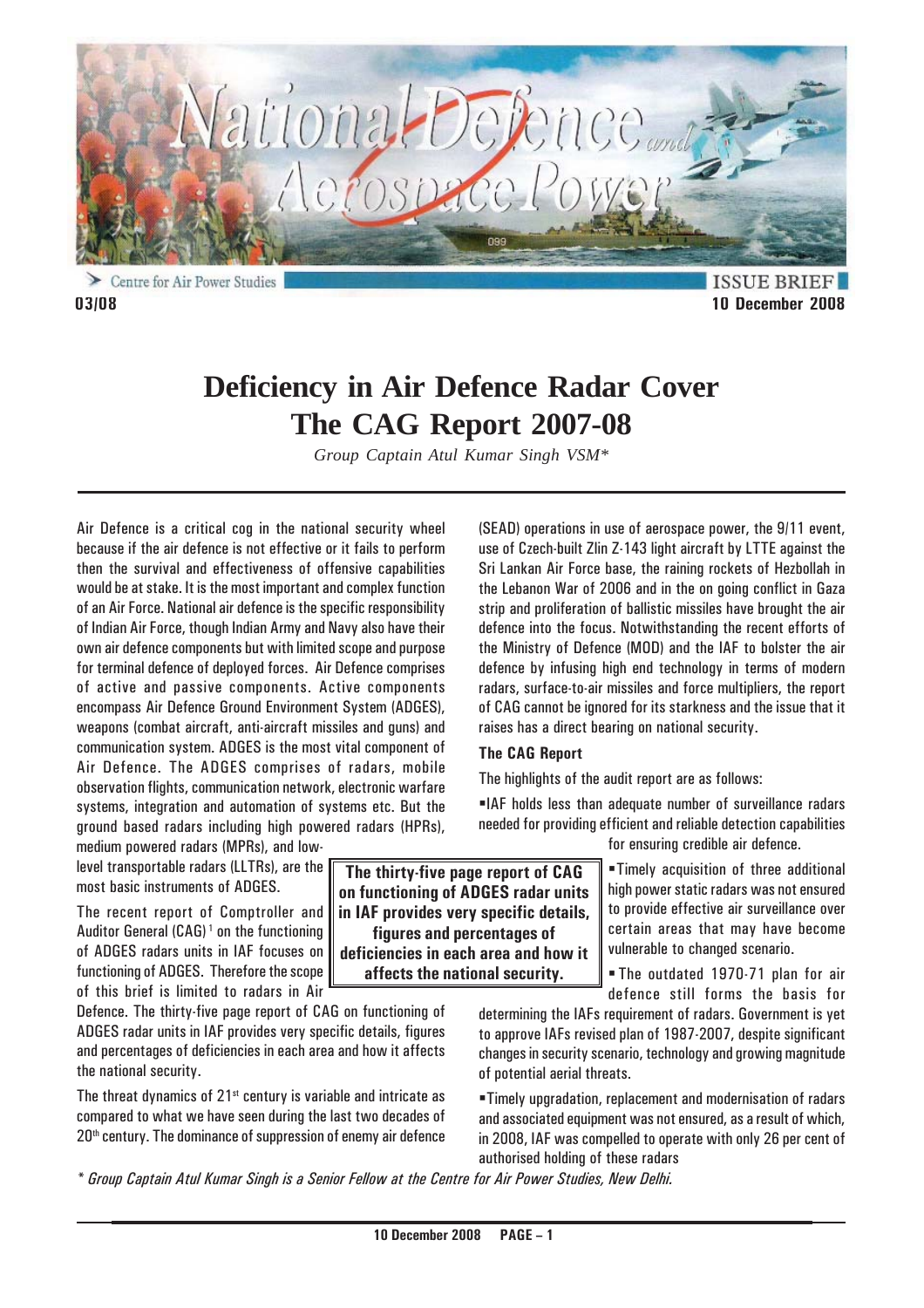### **ISSUE BRIEF**

# Centre for Air Power Studies

IAF is still dependent on obsolete analog technology in the communication media due to its failure to procure new reliable digital technology.

Signal Units (SUs) which are responsible for operation and maintenance of radars, have large deficiency of officers in operational and technical cadre ranging between 27 to 38 per cent.

**A** project of networking of low-level radars and operationalisation of an automatic control and reporting centre to enhance the operational effectiveness of radars did not succeed due to deficiencies in critical components and unserviceability of some of the equipment.

Performance of high power radars (HPRs) suffered from life expired generator sets and ageing air conditioning systems, whereas the medium power radars (MPRs) were

affected by non-availability of critical sub-systems, ageing and inadequacy in height accuracy.

Requirement of spares projected in Provisioning Reviews by repair depot was not met through centralized procurement resulting in serious shortages, ad-hoc procurement of spares at local levels and delays in meeting the emergent requirement.

While at one training centre (Air

Defence College), resources were over-stretched due to increase in number of courses and training weeks per year, at other training institute (Tettra School) the resources were under utilised.

#### **ADGES System in IAF**

Since radar is the primary tool of detection and early warning and triggers rest of the air defence reaction chain, hence the deficiency, unserviceability or obsolescence of radars in air defence system would cripple the entire system. The comprehensive ADGES plan was first prepared in 1966 and approved by the Government in 1970. These plans were subsequently, revised in 1971, 1983 and 1987 owing to rapidly changing threat perceptions and increasing magnitude of aerial threat. The plan for period 1987-2000 was later extended to 2007, and a deployment plan up to 2020 was also prepared. However none of the plans prepared after 1971 received approval of the Government. Some of the elements of the ADGES plans have received piece-meal sanction from time to time. Acquisition and replacement have thus been few, unplanned, ad-hoc and delayed, creating a serious mismatch between availability and IAFs requirement of radar systems.<sup>2</sup>

There is no denying that there has been piece-meal induction of all three types of radars, leading to critical shortages of

**Though the deployment pattern based on threat perception has ensured adequate radar coverage on the Western borders and part of Northeast and East, yet a very large part of Indian airspace is bereft of adequate radar cover particularly so in the central India, southern peninsula, coast lines in the west as well as east.**

all three types of radars till date. All these radars are from different countries of origin and use technology of different vintage, thus posing challenges to integration and networking of radars. Though the deployment pattern based on threat perception has ensured adequate radar coverage on the Western borders and part of Northeast and East, yet a very large part of Indian airspace is bereft of adequate radar cover particularly so in the central India, southern peninsula, coast lines in the west as well as east. This deficiency caused the incidents like Purulia arms drop and other incidents of air space violations. The issues that have been highlighted by CAG report also indicate that, the civil and military radars have been operating in isolation. A coordinated induction plan and integration of civil and military radars could have provided much better overall radar coverage and utilization of

resources.

As brought out by the CAG report, IAF has had a very steady and reliable performance from its HPRs and LLTRs, though there have been delays in up-gradation, integration and automation of radars however there has been 'no compromise' on the task of air defence. The paucity of radars and concentration of threat in a given area has led to overutilisation of some radars as

compared to radars deployed in other areas. The LLTRs were utilised extensively for the purpose of training, exercises and surveillance. The over- utilisation of LLTRs could also be attributed to piece-meal induction with inadequate numbers. Unlike Pakistan, which inducted 66 mobile pulse doppler radars (MPDRs) of variable capabilities at one go and networked them through Siemens Integrated Low Level Air Defense Control System (SILLACS) systems to form a formidable low-level radar network and deployed them in a comparatively small area of perceived threat. India inducted the radars in installments and perpetually remained short of desired inventory. The MPRs have been the cause of concern right from the time of their induction. The MPRs that were inducted in beginning of 1980s have had serious maintenance problems, in terms of validation of technology, training of personnel, and availability of spare parts and reliability of performance. Consequently these radars performed below par right from the time of their induction and operated for a very short span of time before they were relegated to second tier of defence.

Though, the policy of IAF to indigenise the automation and integration of air defence radars is conceptually sound, yet numerous attempts to achieve automation in the form of Automatic Data Handling System (ADHS), Automated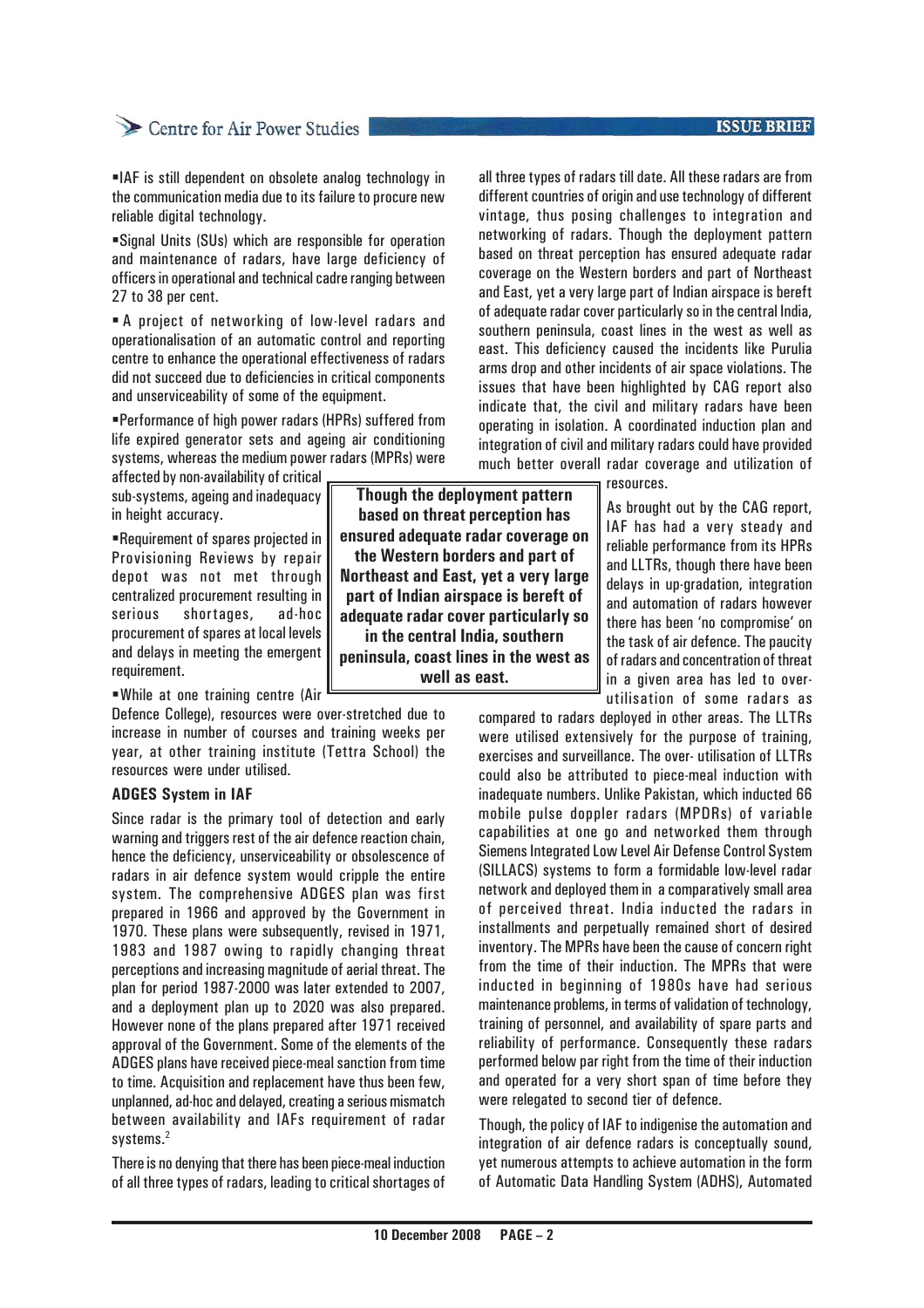## **ISSUE BRIEF**

# Centre for Air Power Studies

Control and Reporting System (ACRC), Futuristic Automatic Data Handling System (FADHS) achieved limited success but provided enormous experience, exposure and training to IAF personnel in development and operationalisation of such systems. The lack of technological expertise and underdeveloped defence industry of India in Eighties and Nineties further accentuated the problem. The boom in communication and information technology as a consequence of economic growth, has provided a new impetus to Indian Defence Industry, which is now gearing up to support India's armed forces in developing such infrastructure.

#### **Recent Developments**

CAG report has overlooked many important developments that have taken place in the last decade and half, as far as radars are concerned. IAF has identified the deficiencies pointed out by CAG report and the process to provide gap free radar cover over the entire Indian air space and beyond has been put into place. IAF is in the process of improving its surveillance and weapon guidance capability by acquiring indigenous systems like Indian Doppler Radar (INDRA), Low-level Light Weight Radar System (LLLWRS) Central Acquisition Radar (CAR) and induction of foreign systems like Aerostats and Green Pine radars from Israel.

Information technology has enabled integration and networking of surveillance systems for more efficient command and control and battlefield management. The indigenous Integrated Air Command and Control System (IACCS), on the threshold of being operationalised in

year 2009, would integrate the ADGES system with civil radars, airborne platforms like Airborne Early Warning and Control System (AWACS), combat aircraft, UAVs and Aerostat radars. The enhanced capacity of data handling system (DHS) to integrate different type of radars, simultaneously process and display digital track data on thousands of tracks with improved quality of Operator Work Stations (OWS) would have remarkable impact on situational awareness and quality of controlling.<sup>3</sup> However the decisions to acquire Aerostat radars and AWACS are the most noteworthy developments of the last decade.

#### **AWACS & Aerostat Radars**

Three Phalcon AWACS are planned to be inducted in IAF by end of year 2009 and the contract for three more AWACS to be inducted by 2012 has already been negotiated. Two aerostat radars have already been operationalised and orders for four more aerostats have been placed and media reports indicate that IAF has projected the requirement of total 13 aerostat radars.4 Post Mumbai terror attacks Indian Navy has also hastened up the case for induction of two aerostat radars for coastal

**Three Phalcon AWACS are planned to be inducted in IAF by end of year 2009 and the contract for three more AWACS to be inducted by 2012 has already been negotiated.**

surveillance and air defence<sup>5</sup>. Induction of these systems would provide major boost to air defence radar cover.

*AWACS: A Strategic Platform -*Role of Radar had the effect of forcing air operations down to tree top levels to stay below the radar horizon and thus evade detection. The next logical step was to mount the radar on an airborne platform thereby nullifying the benefits of a low-level approach. The strategic importance of AWACS emanates from its ability to extend multiple functions like command and control and battle space management from one airborne platform. AWACS would play a crucial role in enhancing the survivability and credibility of our nuclear delivery capability in a retaliatory strike. AWACS is also an instrument of power projection or the "AWACS Diplomacy" a term used by many to describe the use of AWACS for political coercion.6

At operational level enhanced early warning by gap-free radar cover at low and medium altitudes increases the reaction time. The low-level detection range of 400 kilometer is the singular characteristic of AWACS which addresses the major problems of air defence system. The enhanced radar pickup ranges would give impetus to area defence concept and the capability to carry own air defence in enemy's territory. This would be of significant

> importance against the adversary with the lack of strategic territorial depth.

> *Aerostats: Seamless Low-Level Radar Cover* - Acquisition of Aerostat radars would augment the ground based radars. Aerostat radars have greater capabilities in terms of

detection ranges, V/UHF RT range, SIGINT etc. Mounted on a tethered balloon the radars could be hoisted to a height 10 to 15000 feet depending upon the payload. The radar overcomes the limitation of line of sight and provides gap free low and medium altitude coverage at ranges greater than 300 km. However, as compared to AWACS, aerostat radars have limitations in terms of range, operator work stations and communication facilities. Therefore the importance of aerostat radars should be seen as complementary to AWACS, which would form the backbone of Indian air defence in decades to come.

#### **Requirement of AEW Systems in India**

From the war in Bekka Valley in 1982 AEW systems have proved to be the decisive factor in winning the modern air warfare. India, now on the threshold of receiving first of its AWACS in the first quarter of 2009 and in the process of developing indigenous AEW&C system on Embraer's ERJ 145 has to address the issue of deciding the combination of the number of AWACS and AEW&C systems needed to meet the requirement of national air defence.